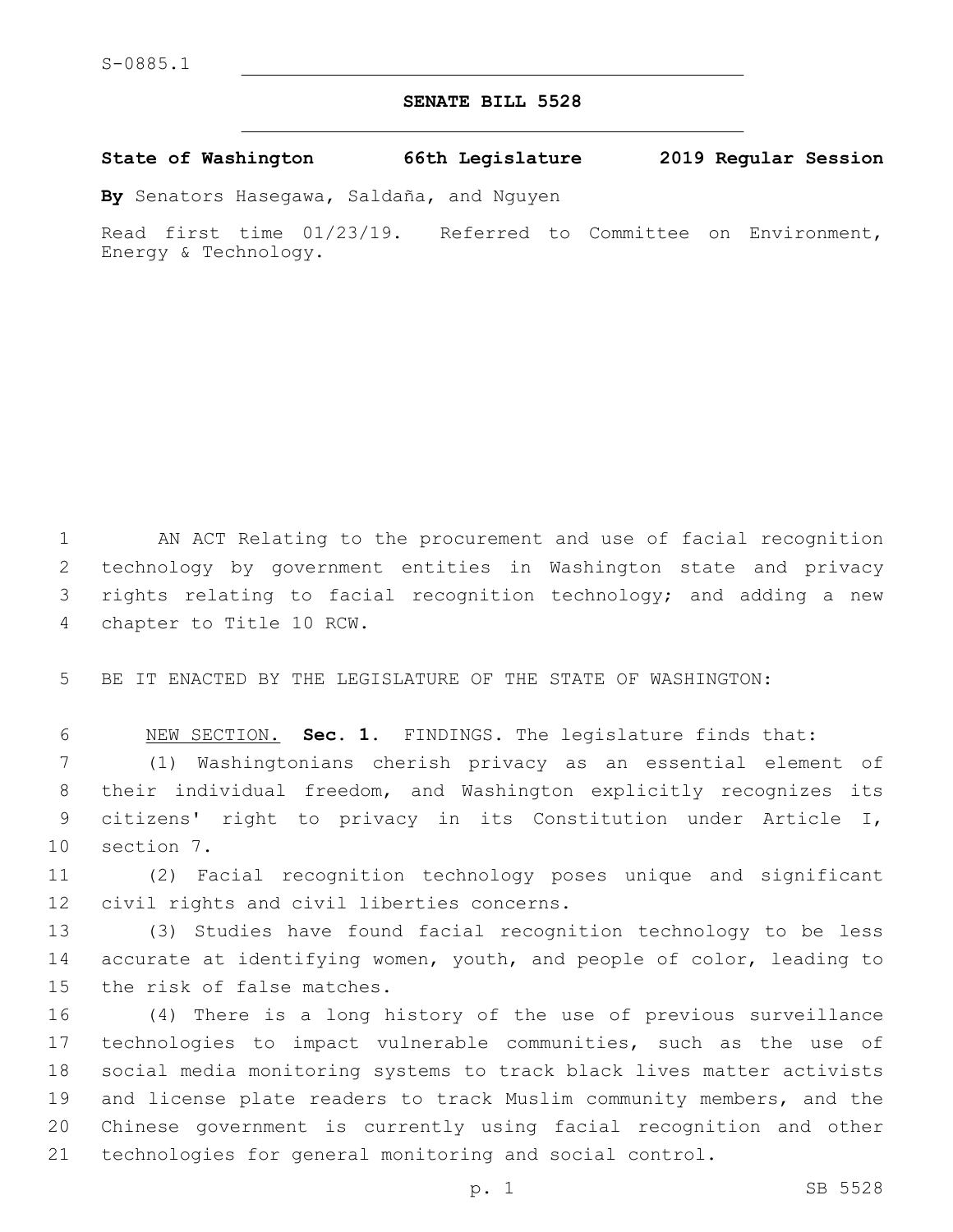(5) The use of facial recognition technology without warrant or suspicion can chill the exercise of constitutionally protected free speech, assembly, religious, privacy, and other rights.

 (6) Before the widespread adoption of facial recognition technology by government agencies occurs, there must be a public discussion of acceptable uses of this technology, its accuracy must be demonstrated, and disproportionate impacts on vulnerable 8 communities eliminated.

 NEW SECTION. **Sec. 2.** DEFINITIONS. The definitions in this section apply throughout this chapter unless the context clearly requires otherwise.

12 (1) "Facial recognition" means both:

 (a) The automated or semiautomated process by which a person is identified or attempted to be identified based on the characteristics of their face, including identification of known or unknown 16 individuals or groups; and

 (b) The automated or semiautomated process by which the characteristics of an individual's face are analyzed to determine the individual's sentiment, state of mind, or other propensities including but not limited to level of dangerousness.

 (2) "Facial recognition system" means any computer software or 22 application that performs facial recognition.

 NEW SECTION. **Sec. 3.** MORATORIUM ON GOVERNMENT USE OF FACIAL RECOGNITION SYSTEMS. (1) Until the conditions set forth in subsection (2) of this section are met, it is unlawful for any Washington state or local government agency or any official thereof to obtain, retain, access, or use:

28 (a) Any facial recognition system; or

 (b) Any information obtained from or by use of a facial 30 recognition system.

 (2) The restrictions set forth in subsection (1) of this section 32 remain in effect until such time as:

 (a) The attorney general provides a report certifying to the 34 legislature that:

 (i) Independent, third-party testing and auditing of the accuracy of the five most commonly available facial recognition systems by market share, under operational conditions, has taken place; and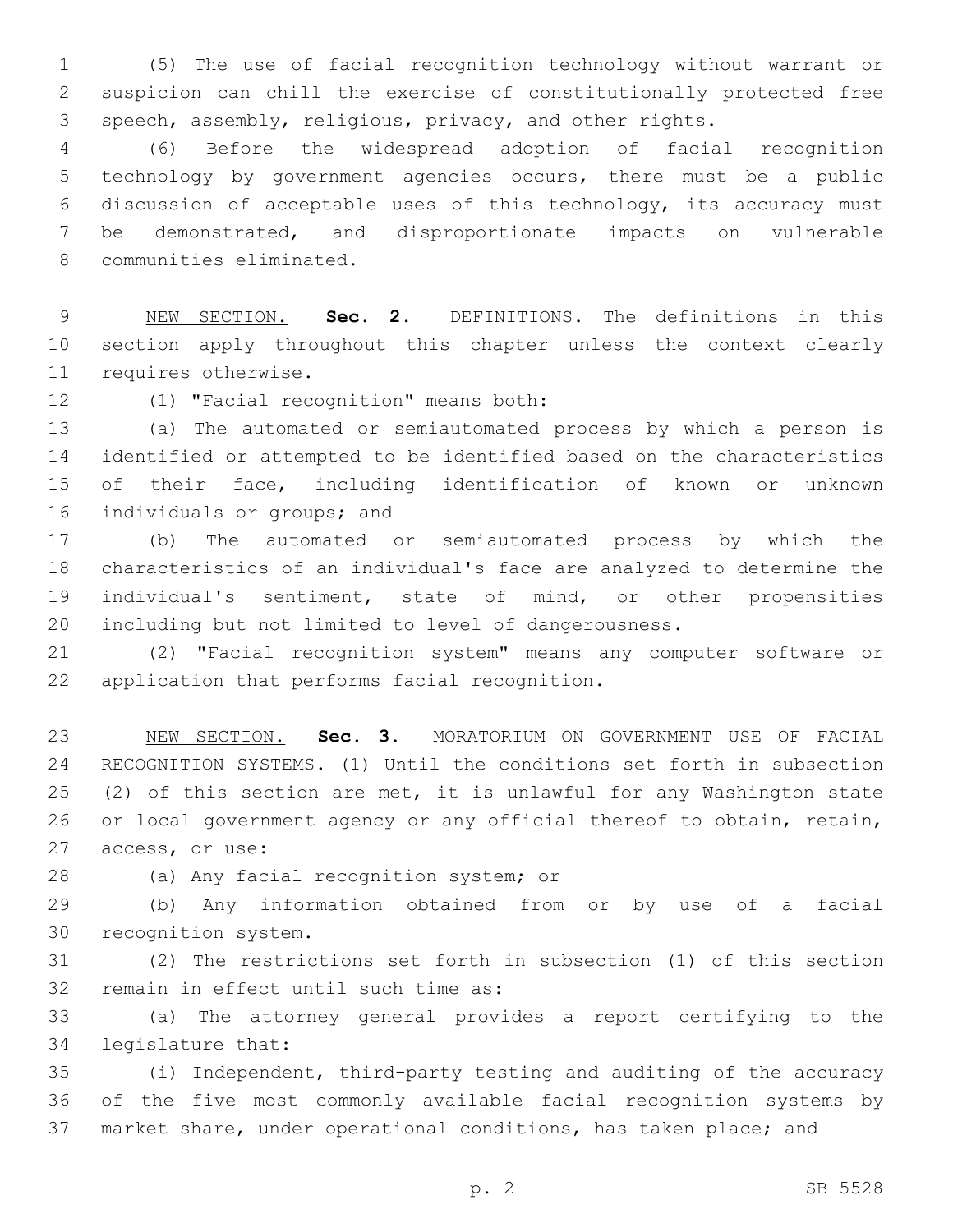(ii) Such testing and auditing shows no statistically significant variation in the accuracy of such systems on the basis of the race, skin tone, ethnicity, gender, or age of the individuals portrayed in probe images, whether or not those categories are applied 5 individually or in combination;

 (b) The legislature convenes a task force consisting of fifteen representatives of communities historically impacted by surveillance technologies including, but not limited to, African American, Hispanic American, Native American, and Asian American communities, religious minorities, protest and activist groups, and other vulnerable communities, and such task force delivers to the legislature a report documenting the potential consequences of government use of facial recognition systems on the civil rights and 14 civil liberties of vulnerable communities; and

 (c) On the basis of the reports set forth in (a) and (b) of this subsection, the legislature passes legislation finding that the conditions set forth in this subsection (2) have been met, and includes appropriate, recommended restrictions on facial recognition 19 systems' use by government agencies.

 NEW SECTION. **Sec. 4.** PRIVACY RIGHTS RELATING TO FACIAL RECOGNITION TECHNOLOGY. (1) This section applies to all Washington state and local government agencies.

 (2) It is unlawful for any state or local government agency or state or local government official to monitor public spaces without a warrant using any facial recognition system or data obtained therefrom; or to use facial recognition to analyze, whether or not contemporaneously, any footage obtained from a police body worn 28 camera.

 NEW SECTION. **Sec. 5.** ENFORCEMENT. (1) No data collected or derived from any use of facial recognition in violation of this chapter and no evidence derived therefrom may be received in evidence in any trial, hearing, or other proceeding in or before any court, grand jury, department, officer, agency, regulatory body, legislative committee, or other authority subject to the jurisdiction of the state of Washington. Facial recognition data collected or derived in violation of this chapter must be considered unlawfully obtained and must be deleted upon discovery.